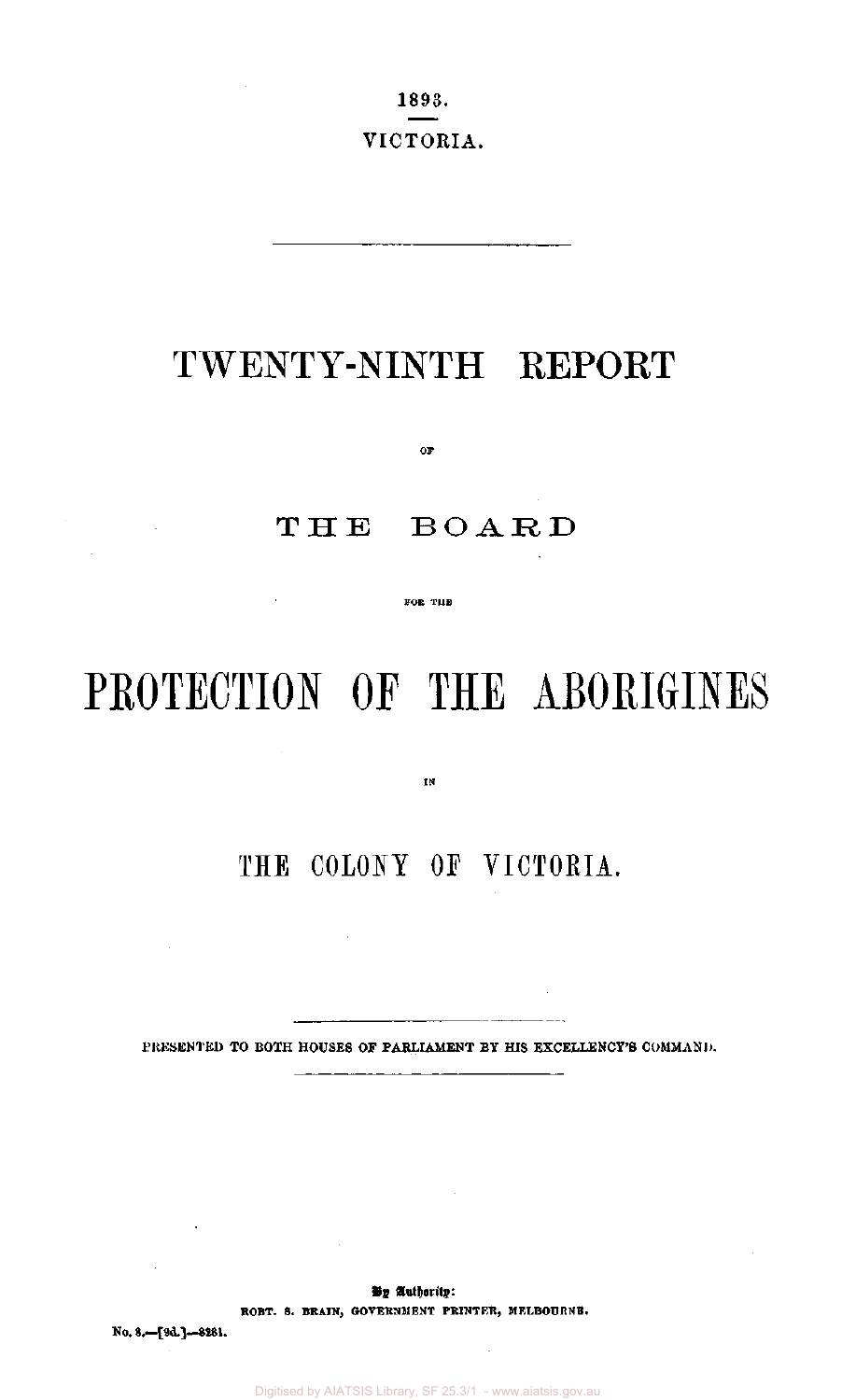## BOARD FOR PROTECTION OF THE ABORIGINES.

The Hon. the Chief Secretary, Chairman. C. M. Officer, Esq., Vice-Chairman. Wm. Anderson, Esq. E. H. Cameron, Esq., M.P. J. R. Hopkins, Esq., M.P. A. A. Le Souef, Esq., J.P. W. E. Morris, Esq. Alex. Morrison, Esq., LL.D.

F. A. Hagenauer, General Inspector and Secretary.

|                                                 |               |                      | APPROXIMATE COST OF REPORT. |           |                 | £ 8 d. |  |
|-------------------------------------------------|---------------|----------------------|-----------------------------|-----------|-----------------|--------|--|
| Preparation—Not given.<br>Printing (795 copies) | <br>$\bullet$ | <br>$\bullet\bullet$ | $^{\tiny{\textbullet}}$     | $\bullet$ | <br>$\bullet$ . | 9100   |  |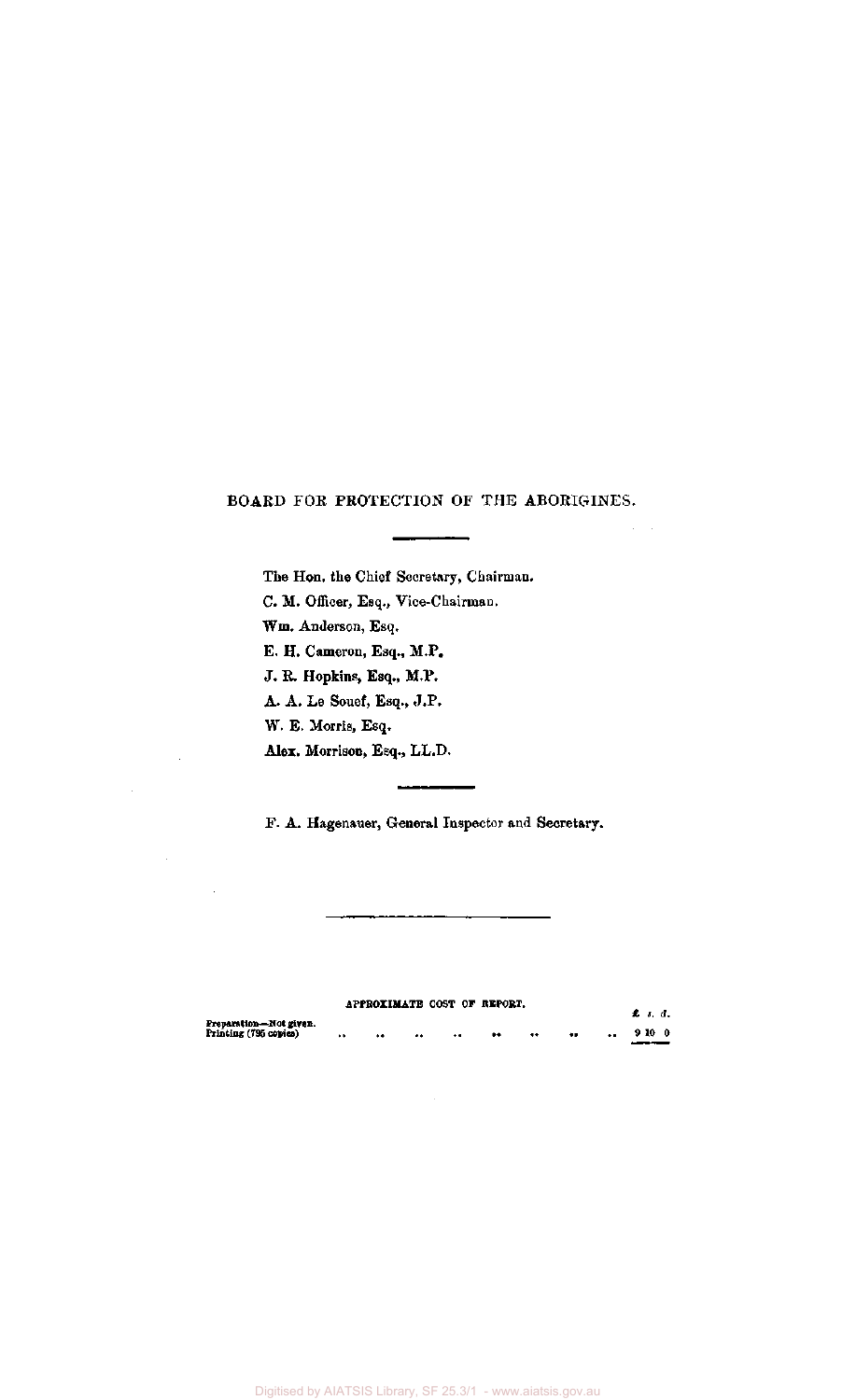## REPORT.

## Melbourne, 17th October, 1893.

## MAY IT PLEASE YOUR EXCELLENCY.

The Board for the Protection of the Aborigines have the honour to submit for Your Excellency's consideration this, the Twenty-ninth, Report of their Proceedings, together with the reports of the managers of the different stations and statements of accounts for moneys administered by this Board.

1. The Board have held eleven ordinary and two special meetings during the past year.

2. The number of Aborigines and half-castes under certificates who resided at the various stations during the year is as follows:—

| Attendance.         |       |          |          |          | Lowest Number, |          | Highest Number. |
|---------------------|-------|----------|----------|----------|----------------|----------|-----------------|
| Coranderrk          |       |          |          |          | 64             |          | 79              |
| Condah<br>$\ddotsc$ |       |          |          |          | 61             | $\cdots$ | 72              |
| Ramahyuck           |       |          |          |          | 56             | $\cdots$ | 78              |
| Ebenezer<br>$\sim$  |       |          |          |          | 34             |          | 47              |
| Lake Tyers          |       | $\cdots$ |          | $\cdots$ | 50             |          | 65              |
| Framlingham         |       |          | $\cdots$ |          | 26             |          | 34              |
| Depôts<br>$\ddotsc$ |       |          |          | $\cdots$ | 121            |          | 121             |
|                     | Total |          |          |          | 412            |          | 496             |

3. The returns of marriages, births, and deaths during the past year give the following particulars:—

|                                         |           |                              |        | Marriages. | Births. |          | Deaths.                 |
|-----------------------------------------|-----------|------------------------------|--------|------------|---------|----------|-------------------------|
| Coranderrk                              |           |                              | <br>   |            |         |          |                         |
| Condah                                  | $\ddotsc$ |                              | <br>   | 2          |         |          | 2                       |
| Ramahyuck                               |           |                              | <br>   | ı          |         | $\cdots$ | 2                       |
| Lake Tyers                              |           |                              | <br>$$ | 2          | <br>2   |          | $\bullet\bullet\bullet$ |
| Ebenezer                                |           |                              | <br>   |            | <br>2   |          |                         |
| Framlingham                             |           |                              | <br>   |            | <br>    |          |                         |
| $\bold{ \rm \textbf{D}ep\textbf{0}}$ ts | $\ddotsc$ |                              | <br>   |            | <br>    |          | 14                      |
|                                         |           |                              |        |            |         |          |                         |
|                                         |           | Total                        | <br>   | 5          | <br>13  |          | 20                      |
|                                         |           | Decrease during the year, 7. |        |            |         |          |                         |

4. The work at the different stations has been carried on according as the labour available from among the Aborigines permitted. Decreasing numbers and failing strength will, however, in future affect the results so obtained.

5. In accordance with the plan adopted by the Board last year to issue weekly or bi-weekly orders for rations under the scales fixed by the regulations, all the wants of the blacks have received proper attention. Any special or unforeseen claims arising have been met by the General Inspector during his periodical visits.

6. All the stations and depots have received regular visits of the General Inspector from two to four times during the year, according to necessity, by which the Board was able to receive reliable information and to afford prompt assistance to the blacks whenever it was required.

7. In connexion with the noticeable decrease in the numbers of the pure Aborigines at the various stations throughout the colony, the Board desire to point out **that** they keep steadily in view the policy of amalgamation, with which they **trust** before **long to make substantial progress-**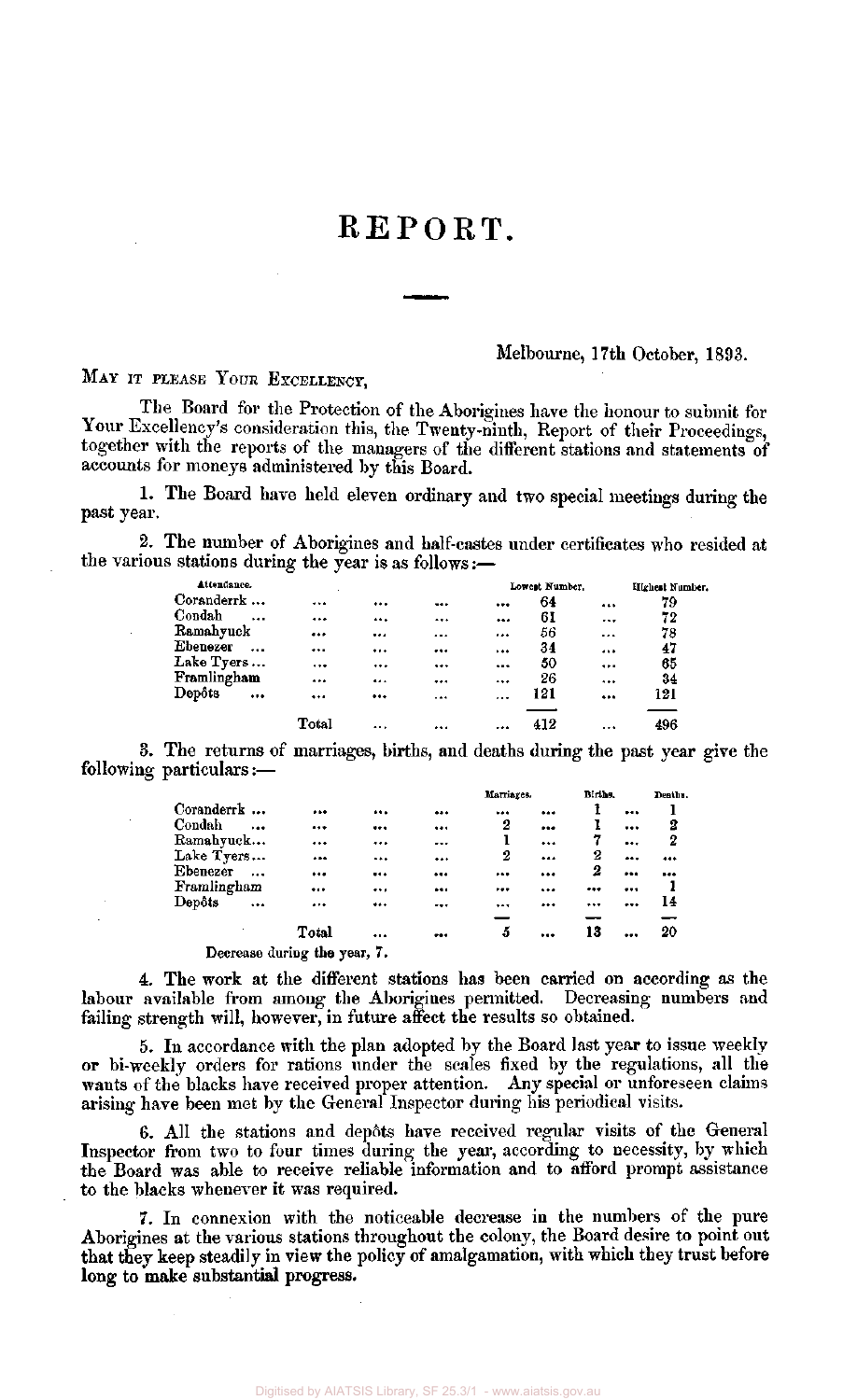| Year.   | Amount Voted by<br>Parliament. | Total Amount expended,<br>inclusive of Proceeds from<br>Produce. | Amount Lapsed. | Revenue Paid into<br>Treasury. |  |  |
|---------|--------------------------------|------------------------------------------------------------------|----------------|--------------------------------|--|--|
|         | £                              | £<br>s. d.                                                       | £<br>s. d.     | £<br>α.<br>з.                  |  |  |
| 1887–8  | 11,036                         | 11.172<br>9                                                      | 547            | 851<br>0                       |  |  |
| 1888–9  | 11,003                         | 11,366 13<br>3                                                   | 54 7 9         | 945 11<br>-9                   |  |  |
| 1889–90 | 10,001                         | 10,476<br>1 10                                                   | 239 16 11      | 317<br>-3<br>13                |  |  |
| 1890-91 | 8,883                          | 8,692<br>$\frac{5}{2}$<br>4                                      | 190 15<br>7    | 1.061<br>3<br>5                |  |  |
| 1891–2  | 7,800                          | 6.745<br>-6                                                      | 1,154 18<br>5  | 1.124<br>3                     |  |  |
| 1892–3  | 6,788                          | 6.057 10 10                                                      | 1.208 19       | 487<br>-3<br>0                 |  |  |

8. Statements of amounts voted by Parliament, &c, from 1887 to 1893 inclusive :—

9. The following table gives particulars (1) of the total expenditure on each station; (2) the net income of each; and (3) the actual cost of each:-

|                          |           |          |                    |    |      | 1892 то 1893. |        |             |       |          |              |      |       |
|--------------------------|-----------|----------|--------------------|----|------|---------------|--------|-------------|-------|----------|--------------|------|-------|
| Name of Station.         |           |          | Total Expenditure. |    |      |               |        | Net Income. |       |          | Actual Cost. |      |       |
|                          |           |          | £                  | 8. | d.   |               | £      |             | s. d. |          | £            |      | s. d. |
| Coranderrk               |           | $\cdots$ | 1,335 18           |    | - 5  |               | 474 15 |             | - 0   | $\cdots$ | 861          | 3    | -5    |
| Condah                   |           |          | 992 18             |    | -7   | $\cdots$      | 193    |             | 6 10  | $\cdots$ | 729          | 11   | 9     |
| Ramabyuck                |           |          | 728 18             |    | -8   |               | 72     | 2           | -7    | $\cdots$ | 656          | - 16 |       |
| Ebenezer                 | $\cdots$  |          | 699                |    | 6 10 | $\cdots$      | 144 19 |             | -7    |          | 554          | 7    | -3    |
| Framlingham              | $\cdots$  |          | 580                | 7  | - 6  |               |        |             |       |          | 580          | 7    | -6    |
| Lake Tyers               |           | $\cdots$ | 627 19             |    | -10  |               | 68     |             | 1 11  | $\cdots$ | 559 17 11    |      |       |
| Melbourne and Ten Depôts |           |          |                    |    |      |               |        |             |       |          |              |      |       |
| in the Colony            | $\ddotsc$ | $\cdots$ | 1,162              |    | 8    |               |        |             |       |          |              |      |       |

10. Under the provisions of the Act of Parliament for merging the half-castes with the general population of the colony, 227 out of the number of 233 have left the stations and are endeavouring to make their own living. In every case where temporary assistance is required by those in distress or else starting for themselves the Board gladly afford it.

11. The Board have pleasure in stating that in the matter of education, moral and religious training of the children, good progress has been made, as will be seen from the reports of the managers of stations in reply to questions issued to them by the Board on the subjects which come under their direction.

I have the honour to be.

Your Excellency's most obedient servant,

C. M. OFFICER, Vice-Chairman.

His Excellency

The Right Honorable the Earl of Hopetoun, G.C.M.G., &c, &c, &c.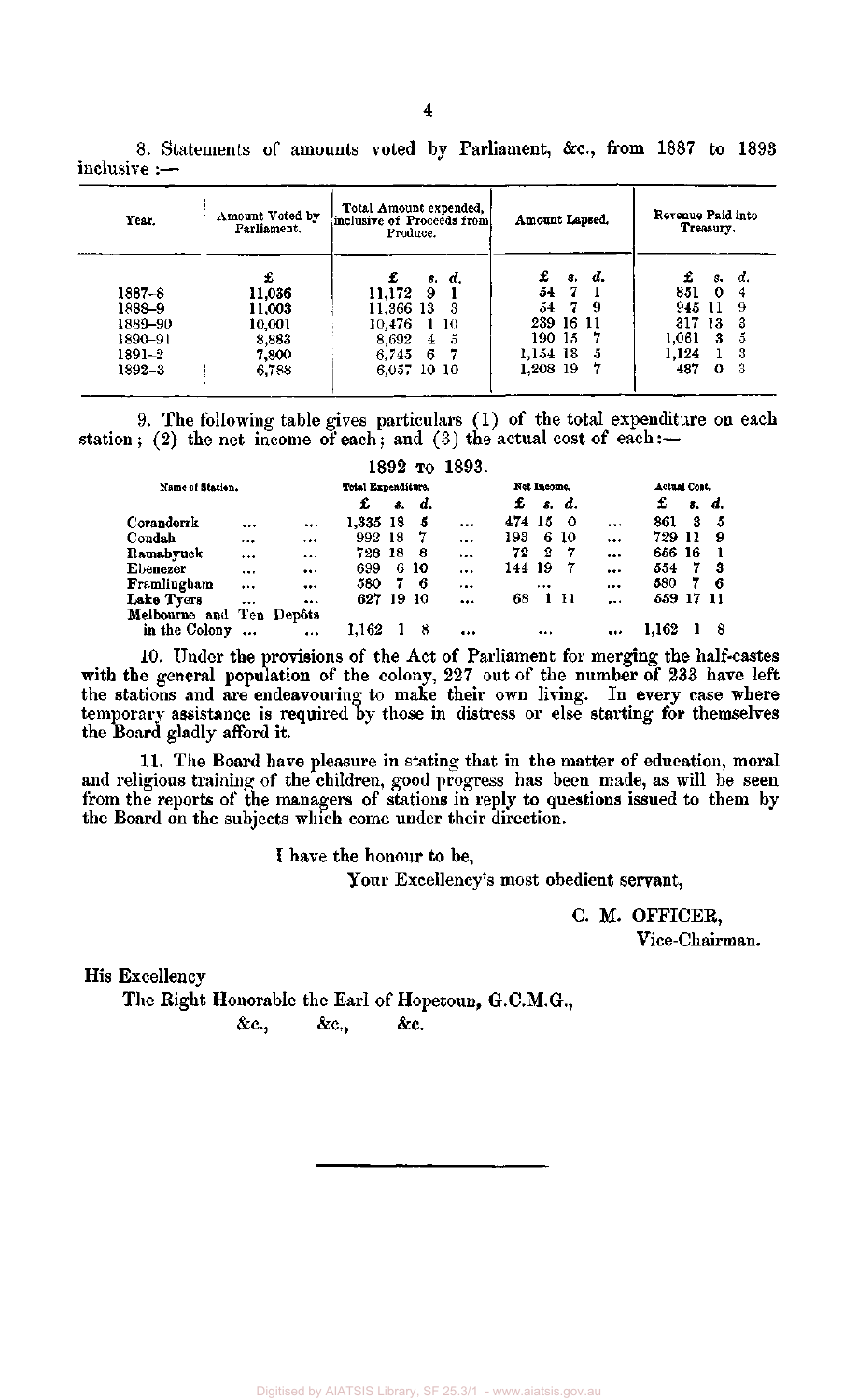## APPENDICES

## APPENDIX I.

Coranderrk Aboriginal Station, 30th June, 1893.

I have the honour to forward you my Annual Report of this station, and of the condition of the Aborigines under my care in connexion therewith, dating from 1st July, 1892, to 30th June, 1893. 1. The average daily attendance and the total number attending the station in each month has been as follo

|           | 1892.    |            |                |          |        |                  | 1893. |          |                |        |
|-----------|----------|------------|----------------|----------|--------|------------------|-------|----------|----------------|--------|
|           |          |            | Daily Average. |          | Total. |                  |       |          | Daily Average. | Total. |
| July<br>  |          |            | 76             |          | 76     | January          |       |          | 55             | <br>67 |
| August    |          |            | 74             | $\cdots$ | 76     | February         |       |          | 60             | <br>69 |
| September |          |            | 61             |          | 76     | March            |       | $\cdots$ | 64             | <br>69 |
| October   |          |            | 56             |          | 76     | April            |       | $\cdots$ | 62             | <br>72 |
| November  | $\cdots$ |            | 60             |          | 78     | May<br>          |       |          | 60             | <br>69 |
| December  |          | $, \ldots$ | 57             |          | 79     | June<br>$\cdots$ |       | $\cdots$ | 61             | <br>63 |

| Date.                | Name.                    | Sex. | Parents' Names.                                | Colour. |
|----------------------|--------------------------|------|------------------------------------------------|---------|
| 3rd July<br>$\cdots$ | Kate<br><br>$\cdots$<br> | F.   | (Kate Friday)<br>(Jack Friday)<br><br>$\cdots$ | Black.  |

|                       | TABLE OF DEATHS.            |      |      |                   |          |  |  |  |  |  |  |
|-----------------------|-----------------------------|------|------|-------------------|----------|--|--|--|--|--|--|
| Date.                 | Name.                       | Sex. | Age. | Cause of Death.   | Colour.  |  |  |  |  |  |  |
| 12th June<br>$\cdots$ | Rosie Avoca<br>$\cdots$<br> | F.   | 51   | Heart failure<br> | ' Black. |  |  |  |  |  |  |

There have been no marriages during the year.

SIR,

3. Religious services have been regularly held twice every Sunday during the year, and have been generally well attended. Religious instruction has also been given to the children in the day school every morning during the week, and also on Sunday, and the children are well acquainted with the leading truths of the Scriptures.

4. The day school and also the teacher are under the control of the Department for Public Instruction, under whom the children have made very satisfactory progress in the various subjects taught.

5. The total quantity of ground belonging to the station is 4,800 acres, and with the exception of 200 acres is all well and securely fenced in, and is divided into twelve paddocks for grazing and cultivation purposes. About sixteen acres were ploughed and sown with oats, from which we obtained a very good crop of hay. Four acres were sown with wheat for hay, and a very fair crop was also obtained. We also planted about three or four acres of potatoes, but they were not quite as good as in past years, being mostly very small. Our hop crop was, as usual, very good, and we obtained the highest price in the market, and the Champion prize at the Royal Agricultural Show.

6. The kinds and number of stock are as follow:—89 cows, 6 calves, 127 heifers, 116 steers, 3 bulls, 10 working bullocks, and 15 horses—total, 366 head. From twelve to eighteen cows have been milked almost daily, each family of natives milking one for themselves. The following have been killed for meat for the station :—27 steers, 10 cows, 1 heifer—total, 38 head. Two cows have been sold and the proceeds paid into the Treasury.

7. All the produce, except the hops, has been consumed at the station. The proceeds of the hops were paid into the Treasury, Melbourne.

8. There are twenty cottages on the station, and with the exception of one or two they have been mostly occupied during the year, and well and cleanly kept.

9. The able-bodied men are generally employed in farm work and the hop garden, and in keeping the station in good repair. The women attend to domestic duties, and in their spare time make baskets, & c , for sale. The boys and girls, when out of school, are taught to be useful in work suitable for them.

10. The natives still continue to hunt for native game, and fish, whenever opportunity offers, but not with the view to provide for themselves, for they nearly always sell their game, and look to us for their regular and usual supply of meat.

11. Some of the blacks continue to indulge in intoxicating drink when they can procure it, but as far as possible they are prevented from doing so.

12. All the half-castes (about 50) who have come under the operation of the law have now left the station, and are earning, or at least obtaining, a living elsewhere. There are none apprenticed nor living on the station under the usual certificate at present.

13. The rations and clothing supplied by the Board for the use of the blacks have been of good and satisfactory quality ; and on their behalf I beg respectfully to thank you and the Board for kind and regular attention to all requests for everything required for the good and comfort of the blacks.

The Rev. F. A. Hagenauer, Secretary, Board for Aborigines, Melbourne. I have the honour to be, Sir, Your obedient servant, JOSEPH SHAW.

Digitised by AIATSIS Library, SF 25.3/1 - www.aiatsis.gov.au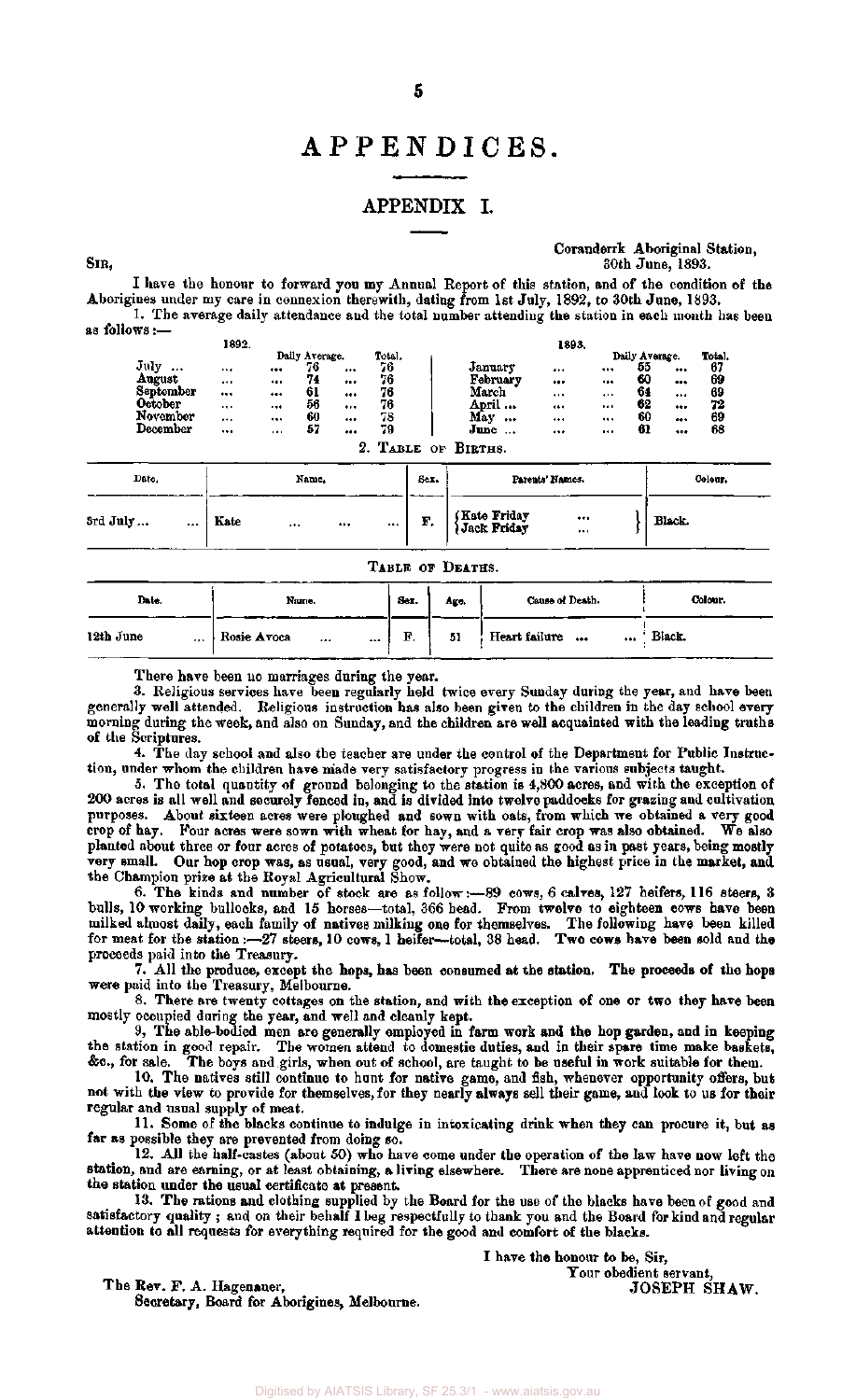## APPENDIX II.

**6** 

### Mission Station, Lake Condah, SIR, 25th August, 1893.

In reply to the questions forwarded to me with regard to the management of this station and the Aborigines under my charge, I have the honour to state that-

1. The number of blacks and of half-castes holding certificates to reside here was-

|                   | 1892.        |        |                   | 1893.    |        |
|-------------------|--------------|--------|-------------------|----------|--------|
| July<br>          |              | <br>61 | January           |          | <br>71 |
| August            |              | <br>61 | February          |          | <br>65 |
| September         |              | <br>61 | March<br>         | $\cdots$ | <br>65 |
| October           |              | <br>60 | April<br>$\cdots$ | $8 + 5$  | <br>64 |
| November          |              | <br>71 | May<br>           |          | <br>69 |
| December          |              | <br>71 | June<br>          |          | <br>60 |
| $- - - - - - - -$ | <b>CA.11</b> |        |                   |          |        |

Monthly average, 64.11.

2. Births, deaths, and marriages-

|                                                  | Births.                    |                                                   |
|--------------------------------------------------|----------------------------|---------------------------------------------------|
| Name.                                            | Date.                      | Parents' Names.                                   |
| Edith Margaret McCallum<br>$\sim 100$<br>(black) | 22nd May, 1893<br>$\cdots$ | f Thomas McCallum<br>  Rachel McCallum<br>(black) |

### DEATHS.

| Name.                           | Colour. |                                    | Date. | Cause of Death. | Age.                                                               |                         |                      |
|---------------------------------|---------|------------------------------------|-------|-----------------|--------------------------------------------------------------------|-------------------------|----------------------|
| Maryan Wilson<br>William Gorrie |         | $\ldots$ Black<br>$\ldots$ : Black | <br>  | $\bullet$       | 5th January, 1893    General decay<br>10th April, 1893<br>$\cdots$ | <br>Blood-poisoning<br> | 65 years<br>56<br>99 |

| Name.                                                      | Date.              | Colour.           |
|------------------------------------------------------------|--------------------|-------------------|
| Ernest Mobourn<br><br><br>Margaret Turner<br>$\ddotsc$<br> | 24th January, 1893 | (Black.<br>Black. |

3. Religious services are held on Sunday, morning and evening, and Sunday school is held in the afternoon. During the week days religious instruction is imparted to young and old at morning and evening prayers.

4. The day school for the children on the station is under the Education Department, and is satisfactorily conducted by a relieving lady teacher.

5. The land belonging to the Aboriginal Reserve consists of 2,050 acres forest grazing ground and 1,750 acres are stony land. The reserve is only adapted for grazing and rearing stock, yet if the outlet of the overflow from the lake at the Whittleborry Swamp were widened very good land for cultivation purposes could be reclaimed. The whole land is divided into the following paddocks:—

- *(a)* Paddock, 1,750 acres, fenced in by a stone wall.
- *(b)* Paddock, 650 acres.
- (c) Paddock, 600 acres.
- (d) Four smaller paddocks, containing about 800 acres in all ; comprising cultivation paddock, milking cows and horse paddock, &c.

The produce raised on the station was about twenty tons of hay, besides vegetables and fruits of all descriptions. The latter are consumed by the natives residing here, and the former is required for our working horses during the winter months.

6. The reserve is at present stocked with 386 head of cattle and 418 sheep. There were 27 head of cattle sold. 32 cattle and 47 sheep died; and 299 sheep and 5 head of cattle were killed for meat during the year. A good number of cows are milked during the season for the use of all the inhabitants of the station.

## 7. CLEAR AUDITED BALANCE-SHEET.

|                 |       | Інсоме.  |           |        | з.  |    |                   | EXPENDITURE. |          |      |          | d.  |  |
|-----------------|-------|----------|-----------|--------|-----|----|-------------------|--------------|----------|------|----------|-----|--|
| Hides and skins |       | $\cdots$ |           | 41     | 8   | 71 | $\cdots$          |              |          |      | 34 16 10 |     |  |
| Wool and bark   |       |          |           | 132 16 |     | -6 | $\cdots$          |              | $-$      | 58   | 0        | -4  |  |
| Stock           | $$    |          |           | 23     | -13 | -6 | Miscellaneous<br> |              |          | 26   | 5        | - 8 |  |
|                 |       |          |           |        |     |    |                   |              | $\cdots$ | 74.  |          | 40  |  |
|                 |       |          |           |        |     |    | Cash balance<br>  |              | $\cdots$ |      | 411      | 91  |  |
|                 | Total | $***$    | $\bullet$ | £197   | 18  | 71 | Total             |              |          | £197 | 18       | 74  |  |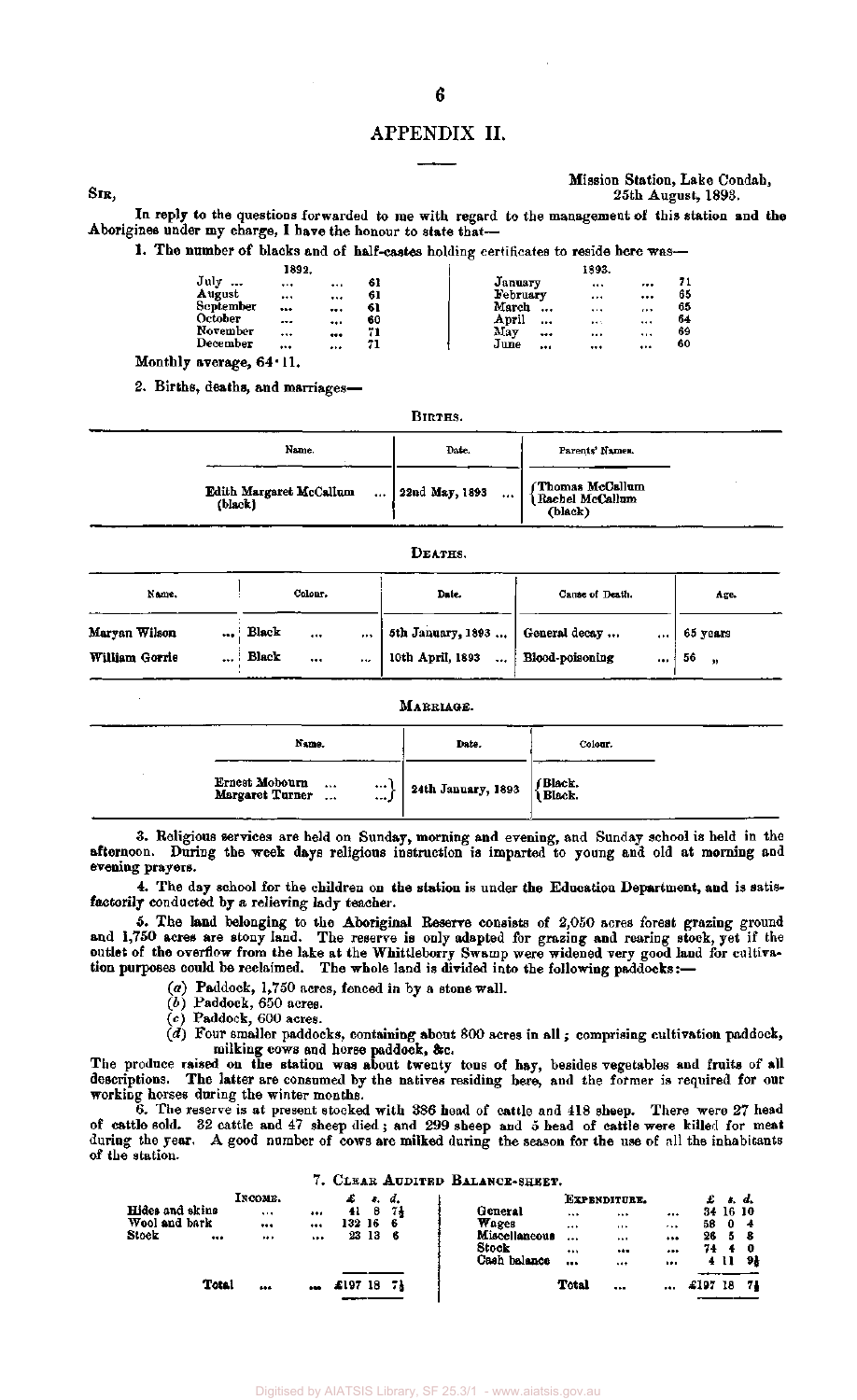8. The station buildings, all in fair condition, are:—Eight cottages, one store, and one stable—all of stone ; five cottages, one dormitory, one wool-shed, and one cow-shed—of sawn timber. The mission buildings consist of one handsome church, one large school-house, one mission house—all of bluestone. Besides this, three weatherboard buildings, one attached to the mission house, and the other two being the teacher's residence, making a total of 24 buildings. There are also two large underground water-tanks, walled out and cemented; one being  $18 \times 18$ , and the other  $12 \times 12$  feet.

9. The natives were employed in clearing and fencing ground, ploughing, haymaking, bark stripping, gardening, stock-riding, and rabbiting. The women looked after their housekeeping; the children attended the day school ; the girls obtained sewing lessons ; and the boys did station work after school hours.

10. The fish supply during the season was very small, owing to the overflow of the lake being too sudden and too strong.

11. I am glad to state that no case of drunkenness has come under my notice with regard to the natives during the year.

12. Forty-four half-castes are out earning their own living, but owing to the prevailing depression some would have had to starve had they not, through the kindness of the Board and their Inspector, been assisted with some food supplies. Four half-castes reside here still under the usual certificates.

13. The rations, clothing, &c, were all of good quality, and my sincere thanks are hereby tendered to the Board and their Inspector, on behalf of the Aborigines under my charge, for all the supplies and assistance given during the year.

I have the honour to be, Sir,

Yours obediently,

J. H. STAHLE.

The Rev. F. A. Hagenauer, General Inspector and Secretary, B.P.A., Melbourne.

## APPENDIX III.

Mission Station, Ramahyuck. Six, 10th July, 1893.

In accordance with your circular of the 4th inst., I have the honour to forward to you my report for the past year on the state and progress of the mission work among the Aborigines under my care, from which you will observe the following particulars :—

1. The number of Aborigines residing at this station either permanently or from time to time has greatly increased during the past year through the settlement of several large families, and also through an unusual number of births on the station, so that there are from 56 to 78 people belonging to the establishment. The particulars are as follows:—

|           |              | 1892.                     |                |       |          |       |     |        | 1893.    |                                   |
|-----------|--------------|---------------------------|----------------|-------|----------|-------|-----|--------|----------|-----------------------------------|
|           |              | Lowest<br>Number, Number. | <b>Highest</b> |       |          |       |     | Lowest |          | <b>Highest</b><br>Number. Number. |
| July      | <br>$\cdots$ | 50<br>                    | 56             |       | January  |       |     | 67     | $$       | -67                               |
| August    | <br>         | 52<br>                    | -59            |       | February | $***$ |     | 59     |          | 66                                |
| September | <br>         | 53<br>                    | 61             | March |          |       |     | 66     | $\cdots$ | 66                                |
| October   | <br>         | 61<br>                    | -67            | April |          |       |     | 67     | $$       | 76                                |
| November  | <br>         | 55<br>                    | -64            | May   |          |       |     | 72     |          | 76                                |
| December  | <br>         | 63<br>$***$               | 67             | June  |          |       | 577 | 66     | $\cdots$ | 74                                |

2. Number of marriages, births, and deaths :—

- *(a)* Marriages: 1, Willy King and G. Gilbert, blacks.
- $(b)$  Births: 1. Richard Hamilton, black; 2. Eve Moffat, black; 3. Rachel Stephen, black; 4. Keith Cameron, black; 5. Bertha King, black; 6. May Cameron, half-caste; 7. Johnny Conolly, half-caste,
- (c) Deaths: Mary Clark, black, old age; old Bullock Jack, black, old age.

3. Religious services are held every morning and evening during week days, and Sunday services twice, which are generally attended by a number of our white neighbours. All these services are well attended by all the resident blacks. Sunday school is carried on morning and afternoon, and religious instruction to the school children is given after morning service five times a week, and good progress is made by all the scholars.

4. The day school is kept in connexion with the Department of Education, and very good progress has been made with all the children through careful teaching and pleasant manner of Miss Evans, the teacher of the school.

5. The total quantity of land still belonging to the Aboriginal Reserve is 2,363 acres, including 500 acres of deep morasses, and the whole extent of the Avon River for the length of the reserve. The land is subdivided into the following paddocks :—

- (a) Large paddock of 1,800 acres, including morasses.
- (6) A well-fenced 320-acre paddock for young stock, working bullocks, and station horses,
- (c) Paddock of 200 acres, in which the gardens and station buildings are situated. This paddock is subdivided in small gardens, cultivation paddocks, and grounds for use of milking cows, calves, and working horses.

Regarding the kinds and quantities of produce, I have to report that we had about 15 tons of hay, 10 tons of potatoes, and several acres of carrots, mangolds, maize, and pease, as well as great quantities of vegetables and fruit, which has all been needed for station supplies.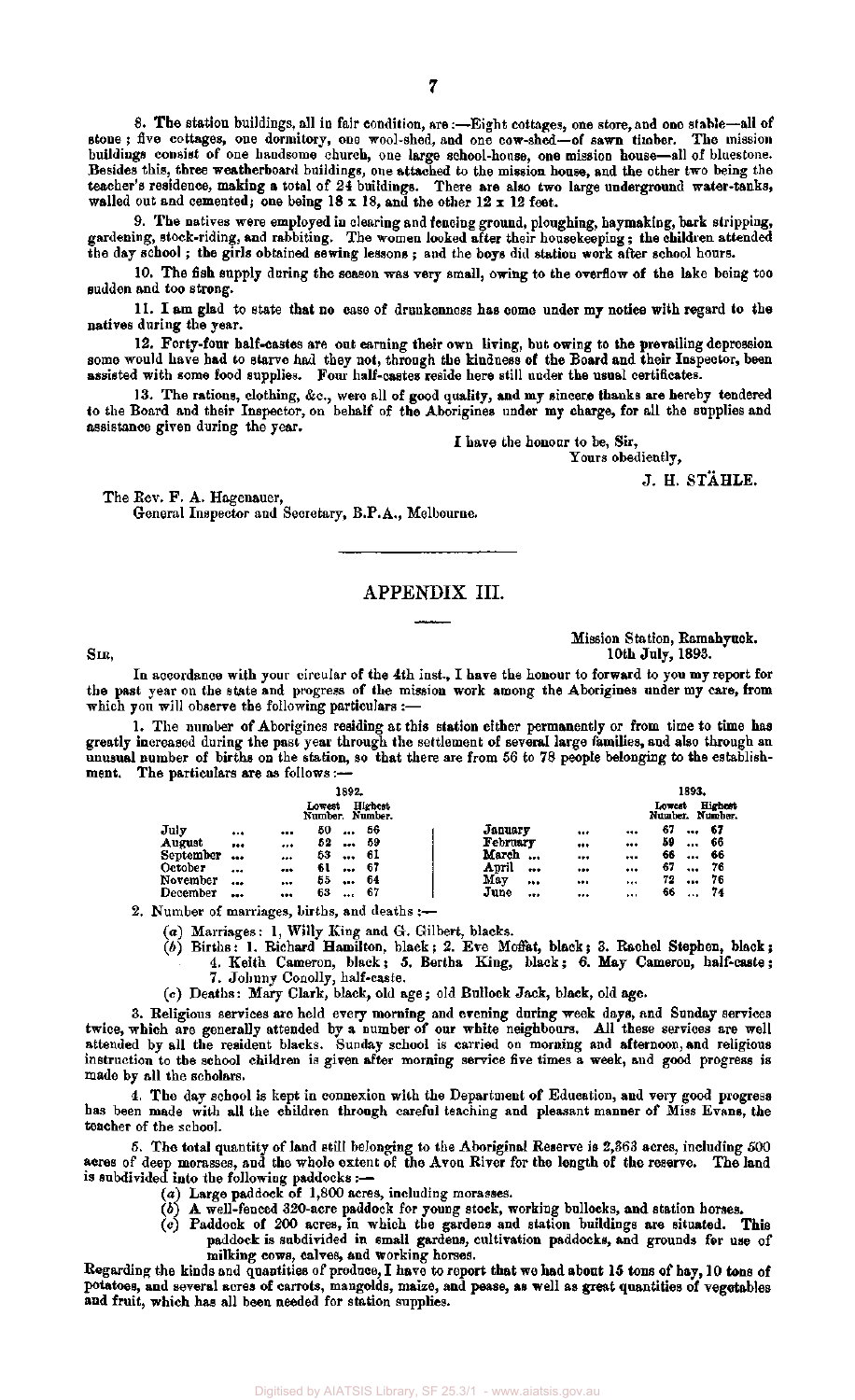6. The number of stock on the reserve is still the same as last year, and from it the people receive their daily supply of fresh and cured beef or mutton. There are still about eighteen to twenty good cows supplying the establishment with milk and butter.

7. The total income from all branches has been very small during this year, the particulars of which have been as follows:—

|                           | Іхсоми.      |              |                             |     |          |  | EXPENSES.                            |         |          |     |              |
|---------------------------|--------------|--------------|-----------------------------|-----|----------|--|--------------------------------------|---------|----------|-----|--------------|
| 1892 to 1893<br>Overdraft | <br><br><br> | <br>$\cdots$ | $\pounds$ s. d.<br>72<br>49 | - 2 | ÷,<br>-3 |  | <b>Expenses in wages and general</b> | $1 + 1$ | £<br>121 | . . | d.<br>- 3 IO |
|                           |              |              | £121                        |     | 3 IO     |  |                                      |         | £121     |     | - 310        |
|                           |              |              |                             |     |          |  |                                      |         |          |     |              |

8. The number of buildings inhabited by the blacks is still the same as last year, but the erection of one or two new cottages will soon be needed in consequence of the increase of families on the station.

9. All able-bodied men and boys are employed with farming, gardening, and general station work, for which they receive some allowance in wages.

10. Hunting and fishing are still carried on, not so much for getting native game, but especially for pleasure.

11. There has been almost no drinking reported, but I have no doubt that if they could obtain drink they would be too weak to resist the temptation.

12. Regarding the carrying out of the half-caste law, which will be accomplished at the end of 1893, I do not think that there will be any difficulties in the way at this station.

13. The supplies of rations, clothes, and other comforts have been very good, which also can be said of everything received from the Board: and the best thanks of the natives and myself are due to the Board and the Government in every respect.

I have the honour to be, Sir,

Your obedient servant,

F. A. HAGENAUER, Missionary.

The Secretary, B.P.A, Melbourne.

## APPENDIX IV.

Lake Hindmarsh Mission Station, DEAR SIR, 4th August, 1893.

I have the honour to forward my Annual Report of the state and management of this station and the Aborigines from 1st July, 1892, to 30th June, 1893.

1. The total number of Aborigines under my care who have been supplied with rations is 35. The number of those belonging to this station is 50, as some of them are coming and going. The number of them attending this station during each month is as follows :-

|                              |          | 1892.    |        |          |          |          | 1893. |        |    |          |
|------------------------------|----------|----------|--------|----------|----------|----------|-------|--------|----|----------|
|                              |          |          | Total. | Average. |          |          |       | Total. |    | Average. |
| $\mathbf{Jul}\mathbf{v}$<br> |          | $\cdots$ | 36     | <br>34   | January  | $***$    |       | 39     | $$ | 29       |
| August                       |          | $\cdots$ | 40     | <br>35   | February | $\cdots$ |       | 29     |    | 29       |
| September                    |          |          | 41     | <br>34   | March    |          |       | 30     |    | 25       |
| October                      |          | $1 + 4$  | 40     | <br>37   | April    |          |       | 47     |    | 30       |
| November                     |          |          | 40     | <br>38   | May<br>  |          |       | 45     |    | 43       |
| December                     | $\cdots$ |          | 40     | <br>38   | June     |          | $***$ | 47     |    | 47       |

2. Number of births, deaths, and marriages :—

**BIDTHS** 

| Name.                                                     | Colour.                      | Date.                               | Parents' Names.                                                                                                     | Colour.                                             |
|-----------------------------------------------------------|------------------------------|-------------------------------------|---------------------------------------------------------------------------------------------------------------------|-----------------------------------------------------|
| 1. Henry Conelly<br>$\cdots$<br><br>2. Everatt Pelham<br> | Half-caste<br><br>Half-caste | 6th Sept., 1892<br>10th March, 1893 | Henry Fenton<br>$\cdots$<br><br>, Kittie Fenton<br>$\cdots$<br><br>í Robert Kennedy<br>$\cdots$<br>Rosa Kennedy<br> | Black.<br>Half-caste.<br>Half-caste.<br>Half-caste. |

### DEATHS.—None.

### MARRIAGES.-None.

3. Religious instruction has been given to adults and children, and before the work and school begin a short morning service in church is held ; and the children receive religious instruction also in the school-house before their secular instruction begins. The attendance of the blacks and half-castes at church services on week days and Sundays has been satisfactory, and also the Sunday school.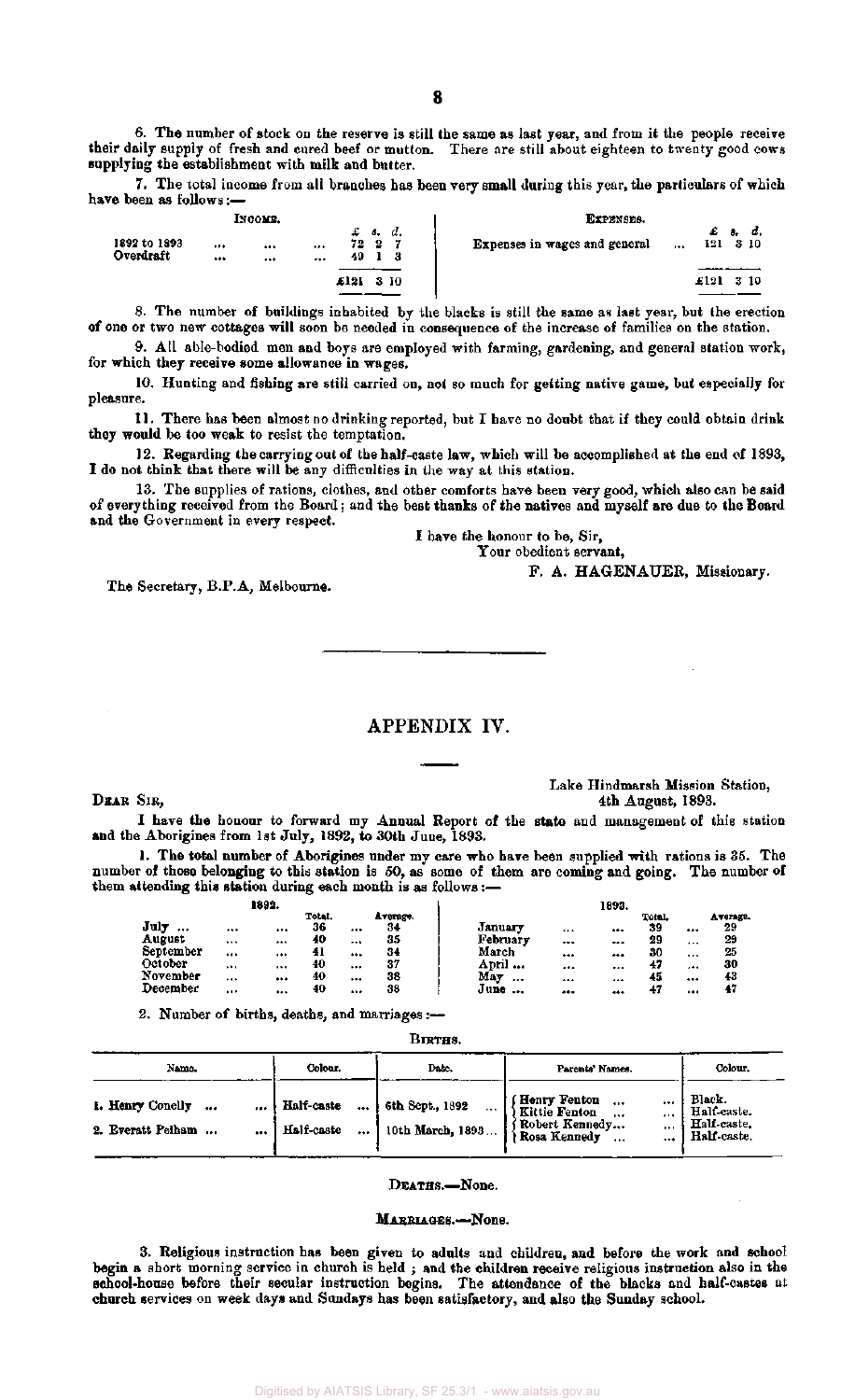4. The day school is under the control of the Department of Education, and the average attendance of the children is sixteen, of which are five children from white neighbours. The school is held by a well-qualified lady teacher (Miss McDonald), who received high percentages at the examinations; her last was 105.

5. The total quantity of ground belonging to the Mission Reserve is 3,607 acres, which is fenced in by a substantial post, rail, and wire fence. This reserve is divided into six paddocks for pasture of stock, and two fields are under cultivation for wheat and oats for hay. The produce consisted of 60 bags of wheat, which has been sold, and 40 tons of hay for the use of our horses.

6. The stock consisted at the end of this year of 10 cows, 6 calves, 9 heifers, 2 steers, 1 bull, 609 sheep, and 5 horses. 189 sheep, 2 steers, 4 heifers, and 7 calves have been killed for meat. Three cows supply us with milk at present.

|                        |    |          |   |         |       |     | 7. BALANCE-SHEET OF INCOME AND EXPENDITURE. |                     |       |          |        |         |      |
|------------------------|----|----------|---|---------|-------|-----|---------------------------------------------|---------------------|-------|----------|--------|---------|------|
|                        |    | INCOME.  |   |         | £ s.  | d.  |                                             | <b>EXPENDITURE.</b> |       |          | £      | я.      | - d. |
| Balance<br>            |    |          |   |         | 40 15 | -5  | Wages                                       | <br>                | $***$ | $\cdots$ | 52     | 65      |      |
| Wool, skins, and hides |    |          |   | 66      | - 5   | 2   | General                                     | <br>                | $***$ |          |        | 77 15 9 |      |
| Miscellaneous          |    |          |   |         | 3 10  | - 0 | Balance                                     | <br>1.1             |       |          |        | 14175   |      |
| Garden produce         | $$ |          | . |         | 516   | -7  |                                             |                     |       |          |        |         |      |
| Agriculture<br>        |    | $\cdots$ |   |         | 28 12 | 5   |                                             |                     |       |          |        |         |      |
|                        |    |          |   | £144 19 |       |     |                                             |                     |       |          | £14419 |         |      |
|                        |    |          |   |         |       |     |                                             |                     |       |          |        |         |      |

8. There are eight cottages—three built of limestone, three log huts, and two weatherboard cottages, all in good condition, of which seven are occupied by the blacks, and kept clean. The total number of buildings is eighteen, including church, missionary's residence, school-house, visitors' cottage— all built of limestone ; store, stable, wool-shed, and three other sheds.

9. The able-bodied men are employed on the station in ploughing, fencing, shepherding, gardening, destroying rabbits, &c. The women attend to their household duties, as washing, cooking, dressmaking, &c. The boys, when out of school, are trained to do some garden work or other work about the house.

10. Native game is very scarce, except rabbits and opossums, or a hare occasionally. Fishes are to be found in the Wimmera at flood time, but very small in size.

11. As to the blacks indulging in intoxicating liquors, I had not much cause lately to complain, as I have kept those residing here from going to Dimboola; others going and coming I have no control over.

12. Thirteen half-castes under the new operation of the law left the station. Three half-caste families are here by permission of the Board, and try to earn their living by growing wheat on their allotted farms here ; until now they have been assisted kindly by the Board.

13. The clothes and rations granted to the blacks have been indeed very good and sufficient, and have given satisfaction to all. I have much pleasure to convey to the Board and their most able and efficient Secretary my sincerest thanks, on behalf of the Aborigines under my care.

> I have the honour to be, Sir, Your obedient servant,

The Secretary, B.P.A., Melbourne.

## APPENDIX V.

SIR,

Mission Station, Lake Tyers, 19th August, 1893.

P. BOGISCH.

I have the honour to forward my annual report to you from 1st July, 1892, to 30th June, 1893. 1. During the year the average attendance has been as follows :—

|                     | 1892. |      |              |                   |              | 1893.           |              |
|---------------------|-------|------|--------------|-------------------|--------------|-----------------|--------------|
| July<br>            |       | $$   | <br>48       | January           |              | <br>            | <br>48       |
| August<br>September |       |      | <br>49<br>50 | February<br>March |              | <br>            | <br>48<br>48 |
| October             | <br>  | <br> | <br><br>53   | April             | $\cdots$<br> | <br><br>***<br> | <br><br>48   |
| November            |       |      | <br>56       | May               | $$           | <br>            | <br>45       |
| December            |       |      | <br>54       | June              | $\cdots$     | <br>            | <br>48       |

Giving an average attendance of about 49 for the year. The reason our average has been below 50 is that some of the Aborigines went to Maneroo, but they have now returned.

2. The number of births and deaths is as follows:—

| Date.                                                                    | Name.                             | Parents' Names.                                             | Sex.                   | Colour.               |
|--------------------------------------------------------------------------|-----------------------------------|-------------------------------------------------------------|------------------------|-----------------------|
| 22nd April, 1892<br>20th April, 1893<br>$\cdots$<br>$\ddot{\phantom{a}}$ | Malcolm Rivers<br>Gertrude Cooper | C. and Helen Rivers<br><br>Dick and Emma Cooper<br>$\cdots$ | Male<br><br>Female<br> | Half-caste.<br>Black. |

There have been no deaths.

We have had three marriages, as follows :—Charles Rivers, Helen Johnson ; William Johnson, Maggie McDougall; and Henry Bennett, Lizzie Johnson; which were duly reported to the Board at the time of marriage.

No. 8. **B**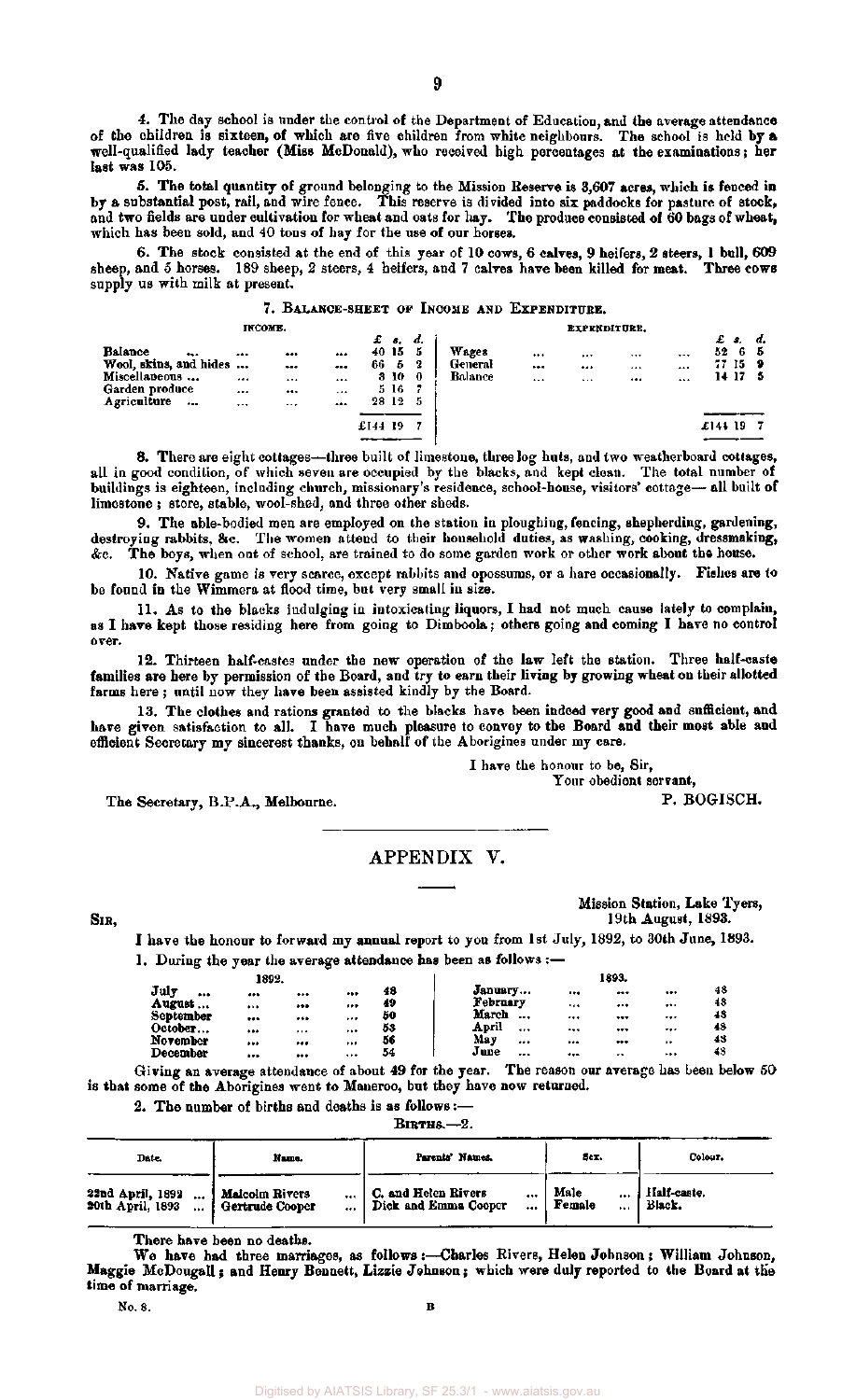3. Religious services are held daily, morning and evening, and on Sabbaths the usual church services are held. Religious instruction is given to the children daily ; they are also taught in Sunday school.

4. The day school is under the Department of Public Instruction, and I am glad to say the results have hitherto been satisfactory.

5. The quantity of ground belonging to the station is 4,200 acres, 2,000 of which are fenced in by a three-rail fence, besides which there are two good paddocks fenced in in the vicinity of the station for grazing. The cultivation paddock consists of about eleven acres, besides which one is now being fenced in for the purpose of putting in a crop of lucerne. There are about three acres of land under fruit trees. They are now beginning to bear, and though the late season was not a good one for fruit, yet the crop was as good as any in the district. The fruit was consumed on the station; none was sold. We also grew the usual supply of vegetables, which were freely given to the Aborigines.

6. The stock on the reserve consists of 122 cows and heifers, 53 steers, and 190 sheep. I may state that the reserve is much better adapted for sheep than cattle, as the sheep do very well, while the cattle never get beyond store condition.

7. The income and expenditure is as follows :—

|                   |                  |              |                   |   |             | BALANCE-SHEET.                                      |              |                  |                |  |
|-------------------|------------------|--------------|-------------------|---|-------------|-----------------------------------------------------|--------------|------------------|----------------|--|
| Income<br>Balance | <br><br>1.14<br> | $\cdots$<br> | £ s.d.<br>68 I II | 9 | $\mathbf 0$ | By wages account<br><br>General station expenditure | $\cdots$<br> | 15 18<br>59 12 5 | $\pounds$ s.d. |  |
|                   |                  |              | £75 10 11         |   |             |                                                     |              | £75 10 11        |                |  |

The accounts were carefully audited by the General Inspector and Secretary during his annual visit.

8. The number of cottages built for the Aborigines is ten ; they are fairly well kept; they are all at present inhabited. The total number of buildings is sixteen ; this includes the mission house, church and school, and teacher's residence. Others are used for storing purposes.

9. The blacks are employed in the various works of the station, as digging in the orchard and garden, fencing, &c ; those boys who have left school are also employed in the various works required about the station; the schoolboys are set to do various works, as gardening, cutting wood, &c.

10. The blacks continue to hunt native game, and fish, though both game and fish are scarce, and every year get scarcer, which renders the blacks more dependent upon the stores given to them. They receive a moderate meat supply from animals slaughtered on the station.

11. Aborigines will always get intoxicants when they can, but I have not noticed any increase in the facilities for procuring them. During the year the evil has not been so bad as it has been in the past. They are carefully watched by the constable stationed at Cunninghame.

12. Fourteen half-castes have left the station to earn their own living; there are no half-castes here under certificate. Four half-caste girls are in good situations, and, so far as I know, are giving satisfaction to their employers.

13. The supplies of rations and clothes are very good in quality, and give satisfaction to the blacks. On their behalf I would tender hearty thanks to the Board for the great kindness shown to them

I have the honour to be, Sir,

Your most obedient servant,

JOHN BULMER.

The Rev. F. A. Hagenauer, General Inspector, B.P.A.

## APPENDIX VI.

|                            | FINANCIAL STATEMENT FOR THE YEAR ENDING 30TH JUNE, 1893. |                         |                          |                             |                               |                     |                                |        |                        |                      |         |              |                       |                      |
|----------------------------|----------------------------------------------------------|-------------------------|--------------------------|-----------------------------|-------------------------------|---------------------|--------------------------------|--------|------------------------|----------------------|---------|--------------|-----------------------|----------------------|
|                            |                                                          |                         | Amount Voted.            |                             |                               |                     | Expended.                      |        |                        |                      |         |              |                       | Unexpended.          |
| Division No. 1<br>39<br>22 | No. 2<br>No. 3                                           | ***<br><br>$\cdots$     | £<br>620<br>168<br>6,000 | s.<br>0<br>$\mathbf o$<br>0 | d.<br>-0<br>0<br>$\mathbf{0}$ | ---<br><br>$\cdots$ | £ 8.<br>618 18<br>167<br>4,792 | 6<br>5 | d.<br>- 3<br>-8<br>- 6 | $-$<br><br>$\cdot$ . |         | £<br>1,207   | 0 <sub>13</sub><br>14 | s. d.<br>9<br>4<br>6 |
|                            | Totals                                                   | $\bullet\bullet\bullet$ | £6,788                   | 0                           | $\mathbf 0$                   |                     | £5,578 10                      |        | - 5                    |                      |         | £1,209       | 9.                    | - 7                  |
|                            |                                                          |                         |                          |                             |                               |                     | REVENUE PAID INTO TREASURY.    |        |                        |                      |         |              |                       |                      |
|                            | Sale of hops<br>Sundries                                 |                         | <br>                     |                             | <br>                          | <br>                | <br>                           |        | $\cdots$<br>           | £<br>466 14<br>20    | я.<br>6 | đ.<br>o<br>3 |                       |                      |
|                            |                                                          |                         |                          |                             |                               |                     |                                |        |                        | £487                 | 0       | 3            |                       |                      |

The adjustment of the aunual advance was completed in due form on the 10th July. Amount adjusted, £300.